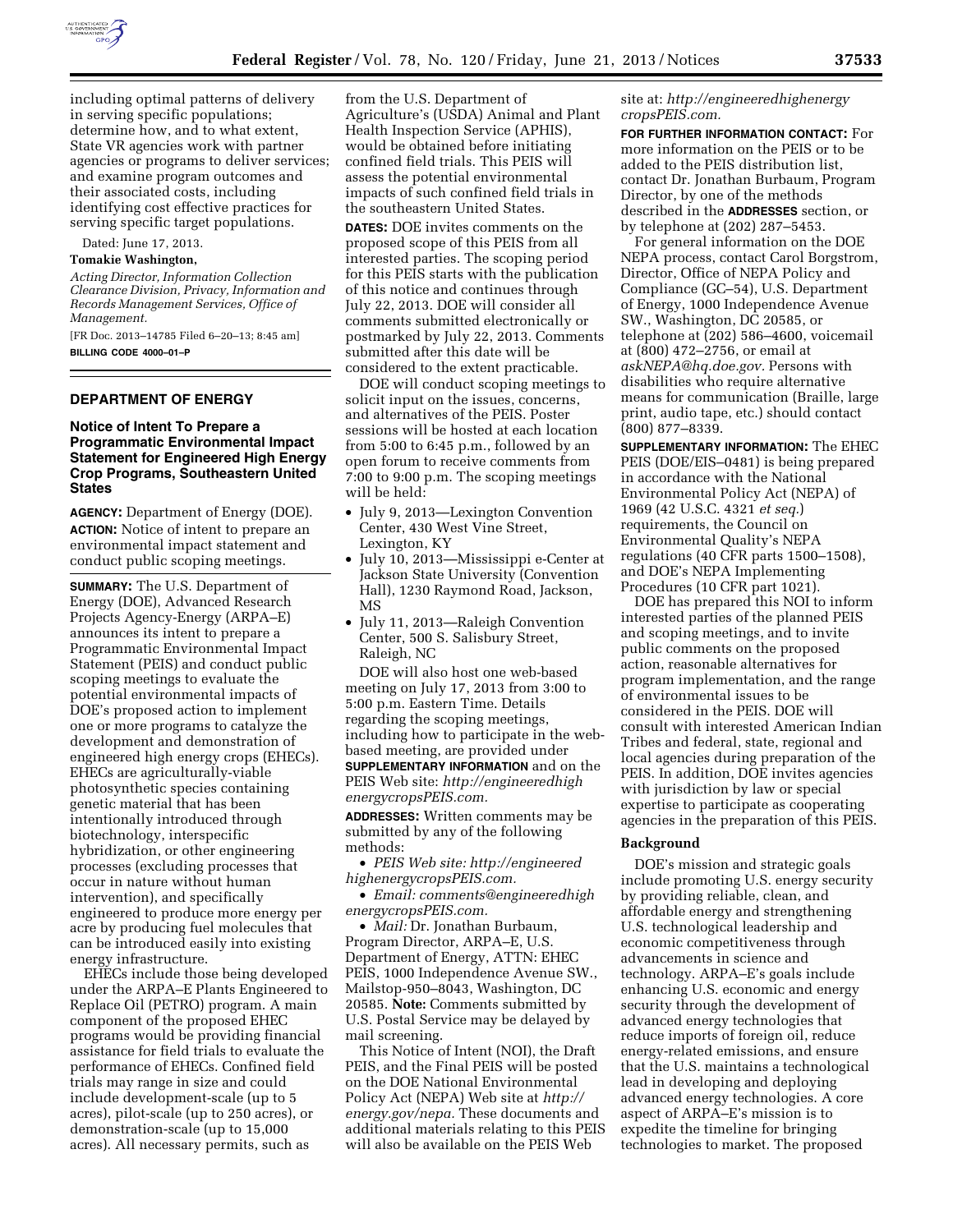programs aim to deploy EHECs that produce more energy per acre and produce fuel molecules that require little or no processing prior to being introduced into existing energy infrastructure (e.g., refineries, pipelines, and vehicles), thus promoting agriculturally-derived fuels that are cost-competitive with petroleum-based fuels. Programs that catalyze the deployment of EHECs to market, including development and demonstration field trials, would further the mission and strategic goals of DOE.

#### **Purpose and Need for DOE Action**

Present day production of biofuels is limited by the relatively inefficient capture of solar energy and conversion of carbon dioxide that occurs during plant photosynthesis into a ready-to-use energy source. EHEC programs are experimenting with a variety of plants to create molecules similar to those found in petroleum-based fuels that will facilitate biofuel production. EHECs include those being developed under the ARPA–E PETRO program. Successful EHEC programs can advance the environmentally responsible deployment of biofuels produced by, or through the processing of, engineered plants to provide cost-effective, largescale, and renewable substitute fuels.

The purpose and need for agency action is to facilitate the deployment of EHECs through funding programs that support research, development, and demonstration of EHECs up to commercial scale. In the absence of DOE funding and support for EHEC programs, scientific understanding and innovation in the responsible use of EHEC crops and, ultimately, commercial deployment of EHECs would develop more slowly or not at all. Accordingly, DOE needs to take action to catalyze the development and deployment of EHEC crops.

#### **Proposed Action**

DOE proposes to develop and implement one or more programs to catalyze the development and deployment of EHECs. A main component of these programs would be providing financial assistance to recipients, such as research institutions, independent contract growers, or commercial entities, for conducting confined field trials to test the effectiveness of EHECs. Confined field trials are experiments to evaluate the performance of a crop that are conducted under stringent terms and conditions designed to confine the experimental crop. Confined field trials may range in size and could include development-scale (up to 5 acres), pilot-

scale (up to 250 acres), or demonstration-scale (up to 15,000 acres). Confined field trials are essential to test the viability of EHECs under real field conditions in local environments. Engineered crops within confined field trials are grown only after obtaining regulatory permits that identify procedures to limit or prevent the unintentional spread and establishment of the crop. Specifically, funding recipients would need to acquire a permit from the USDA APHIS before initiating each confined field trial. To acquire an APHIS permit, a funding recipient would need to prepare a permit application that provides detailed information about the nature of the crops to be introduced and the conditions that would be used to prevent the spread and establishment of the crop in the environment. Following a careful review of the permit application and a project-specific review of the proposed permitting action under NEPA, APHIS may determine to issue a permit for the proposed confined field trial. The funding recipients could then carry out the confined field trial in accordance with the terms and conditions of the APHIS permit and applicable federal, state, and local laws and regulations. Additionally, the Environmental Protection Agency (EPA), under the Federal Insecticide, Fungicide, and Rodenticide Act, regulates the planting, food, and feed use of transgenic plants into which genetic material has been inserted that imparts pesticidal properties. The Food and Drug Administration, under the Federal Food, Drug, and Cosmetic Act, regulates transgenic food and feed crops or products from transgenic crops that may come in contact with food. Analyses from this PEIS would inform these permit applications as well.

Examples of EHECs that may be used in confined field trials include, but are not limited to, crops being investigated under ARPA–E's PETRO program such as genetically engineered varieties of camelina, loblolly pine, tobacco, giant cane, sugarcane, miscanthus, sorghum, and switchgrass. For additional information regarding ARPA–E's PETRO program and the specific technologies being investigated in PETRO projects, visit the PETRO program Web site at: *[http://arpa-e.energy.gov/?q=arpa-e](http://arpa-e.energy.gov/?q=arpa-e-programs/petro)[programs/petro.](http://arpa-e.energy.gov/?q=arpa-e-programs/petro)* 

This PEIS will assess the potential environmental impacts of confined field trials in the southeastern United States. DOE's proposed action under this PEIS will be limited to the states of Alabama, Florida (excluding the Everglades/ Southern Florida coastal plain

ecoregion), Georgia, Kentucky, Mississippi, North Carolina, South Carolina, Tennessee, and Virginia. These states offer climate and agricultural conditions that favor cultivation of EHECs. If experience in these states indicates expansion of the EHEC program is warranted, additional states may be assessed in subsequent environmental reviews. DOE is proposing to use the EPA's Level II ecoregions (also known as ''ecological regions'') to assess common and different potential environmental impacts of the proposed action. Ecoregions are determined based on the presence or absence of common flora, fauna, and non-living ecosystems characteristics. The EPA Level II ecoregions are presented on the EPA's ''Ecoregions Maps and GIS Resources'' Web page at: *[http://www.epa.gov/wed/](http://www.epa.gov/wed/pages/ecoregions/na_eco.htm#Level II) [pages/ecoregions/na](http://www.epa.gov/wed/pages/ecoregions/na_eco.htm#Level II)*\_*eco.htm#Level II.* 

#### **Alternatives**

The PEIS will evaluate the range of reasonable implementation alternatives. DOE will consider a range of plant characteristics and engineered modifications when analyzing the potential environmental impacts of each alternative at the ecoregion level. The plant characteristics to be considered include, but are not limited to, potential for existing compatible relatives in the region, means of pollination, level of domestication, weediness and competitiveness, toxicity, alternative commercial uses, nativity and range, persistence in the environment, agricultural planting cycles and inputs (water, fertilizers, pesticides), and fire hazard potential. DOE is considering the following alternatives:

• Development-scale Confined Field Trials (up to 5 acres). This scale is small in size and common for testing whether a plant will grow under agricultural conditions.

• Pilot-scale Confined Field Trials (up to 250 acres). Pilot-scale field trials begin to experiment with an engineered plant in a larger sized area and inform decisions of whether to proceed to demonstration-scale. Pilot-scale field trials could involve multiple growers at multiple smaller non-contiguous locations.

• Demonstration-scale Confined Field Trials (up to 15,000 acres). Demonstration-scale field trials test whether crops are commercially viable. This is the estimated acreage of EHECs necessary to demonstrate a hypothetical, small-scale, commercial ethanol plant. Demonstration-scale field trials could involve multiple growers at multiple smaller non-contiguous locations.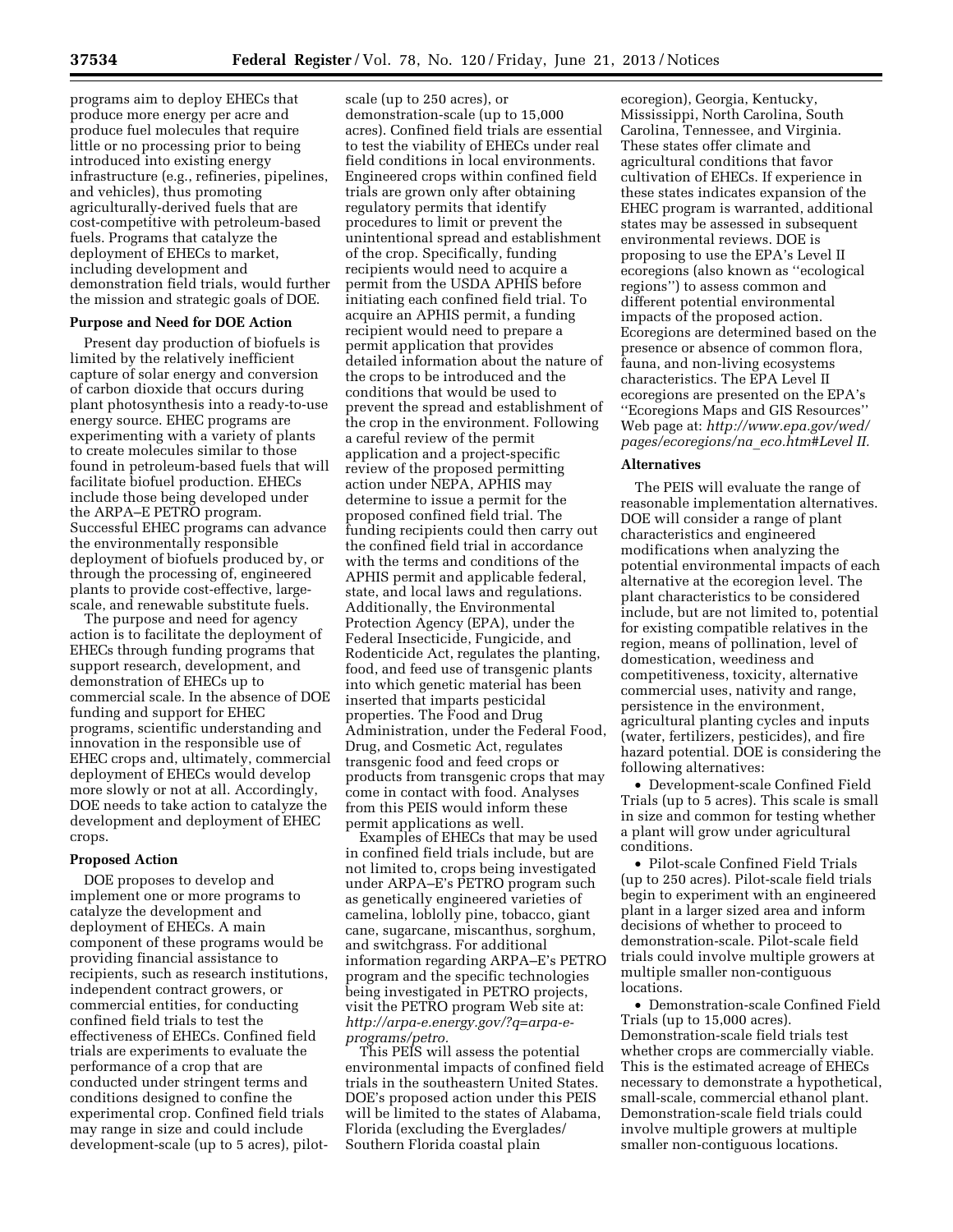• No Action Alternative. Under the No Action Alternative, DOE would not provide financial assistance for the development and implementation of EHEC programs. Although some privatesector field trials involving EHEC crops may be undertaken under permits issued by APHIS, for purposes of the noaction analysis DOE assumes that development of EHEC crops would occur slowly or in an uncoordinated fashion, and that wide-scale commercial deployment would not occur.

## **Preliminary Environmental Issues for Consideration**

DOE issued a public Request for Information (RFI) (DE–FOA–0000908) on April 12, 2013 soliciting input regarding concerns about and barriers to the development of EHECs (including potential environmental impacts), such as those crops being investigated under the ARPA–E PETRO program and potential future DOE programs. Responses were submitted by individuals, academic/research institutions and laboratories, environmental and health organizations, and industry groups. Responses focused on potential environmental issues such as: invasiveness, lifecycle greenhouse gas emissions, agricultural runoff; the potential for EHECs to compete with food and feed crops; specific plants to consider for EHEC programs; issues with the location, duration, and scale of field trials; the desirable environmental and commercial traits of EHECs; and specific agencies and organizations DOE should engage while developing EHEC programs. DOE considered the comments received from the RFI in developing this NOI.

DOE proposes to address the environmental issues listed below. This list is not intended to be comprehensive or to provide a predetermined set of potential impacts. DOE invites comments on whether the following resource areas and impacts are appropriate to be addressed in this PEIS. The preliminary list of potentially affected resources or activities and their related environmental issues includes:

• *Biological resources:* including potential impacts to vegetation, wildlife, threatened or endangered species, migratory birds, ecologically sensitive habitats, alteration in weediness characteristics (invasiveness), biodiversity, and susceptibility to disease or insects;

• *Water resources:* including surface water, groundwater, soil hydrology, sedimentation, runoff, and erosion;

- *Cultural and historic resources;*
- *Floodplains and wetlands;*

food and feed crop supplies and prices, schools, housing, public services, employment, and local revenues;

• *Transportation;* 

• *Air quality:* including regional air quality;

• *Greenhouse gas emissions and climate change;* 

• *Land use:* including agriculture, farmland availability, recreation, timber harvesting, grazing, and soils;

• *Environmental justice:* including potential for disproportionately high and adverse impacts on minority and low-income populations;

- *Noise;*
- *Wilderness areas;*
- *Wild and scenic rivers;*
- *Wildfires;*
- *Visual resources;*
- *Human health and safety;*
- *Terrorism and accidents;* and

• *Cumulative impacts:* for each alternative, DOE will assess potential effects that could result from the incremental impacts of the action when added to other past, present, and reasonably foreseeable future actions, including potential impacts from commercial deployment and use of EHECs.

## **Public Scoping Process and Invitation To Comment**

*Scoping Process:* This NOI initiates the scoping process under NEPA, which helps guide the development of the Draft PEIS. To ensure that all issues related to the proposed action are addressed, DOE requests comments to further delineate the scope, including alternatives and potential environmental issues. Interested government agencies, American Indian tribes, private-sector organizations, and the general public are encouraged to submit comments or suggestions on the scope of the PEIS. DOE is particularly interested in receiving comments on the proposed action, such as: suggestions for reasonable alternatives; the environmental issues to be considered in the PEIS; methods for assessing the common and unique impacts of confined field trials in different ecoregions; and comments concerning the proposed scale of confined field trials. DOE encourages the submission of scientific data, studies, or research to support comments.

DOE will conduct in-person and webbased scoping meetings to solicit input on the potential issues, concerns, and alternatives of the PEIS:

• July 9, 2013—Lexington Convention Center, 430 West Vine Street, Lexington, KY

- *Socioeconomic resources:* including July 10, 2013—Mississippi e-Center at Jackson State University (Convention Hall), 1230 Raymond Road, Jackson, MS
	- July 11, 2013—Raleigh Convention Center, 500 S. Salisbury Street, Raleigh, NC

DOE will also host one web-based scoping meeting on July 17, 2013 from 3:00 to 5:00 p.m. Eastern Time. Information about the web-based meeting, how to register, and to sign up to provide comments, as well as information about the scoping meetings and comment instructions are provided on the PEIS Web site: *[http://engineere](http://engineeredhighenergycropsPEIS.com) [dhighenergycropsPEIS.com.](http://engineeredhighenergycropsPEIS.com)* 

The in-person scoping meetings will include a poster session from 5:00 to 6:45 p.m. for the public to view exhibits related to the project and to talk with subject matter experts, followed by an open forum to provide oral comments from 7:00 to 9:00 p.m. The open forum will begin with a presentation that will provide an overview of the project and the NEPA process and then the formal commenting session will begin. All oral comments will be transcribed by a court reporter to ensure that all comments are available to DOE for consideration during preparation of the Draft PEIS. Comments will be accepted at the scoping meetings, by mail, by email, and electronically through the online comment form on the PEIS Web site: *[http://engineeredhighenergycrops](http://engineeredhighenergycropsPEIS.com) [PEIS.com](http://engineeredhighenergycropsPEIS.com)* (see **ADDRESSES**). DOE will give equal consideration to oral and written comments.

The scoping period will end July 22, 2013. Comments should be submitted by that date to ensure consideration (see **ADDRESSES**). DOE will consider comments emailed or postmarked after that date to the extent practicable.

*Personally Identifiable Information:*  Personally identifiable information, such as address, telephone number, email address, or other personal identifying information submitted in comments may become publicly available during the PEIS process. Individual commenters may choose to withhold personally identifiable information from their comments on the **PEIS** 

*PEIS Schedule and Availability:* DOE will consider public scoping comments in preparing the Draft PEIS. After consideration of comments, DOE will issue the Draft PEIS for public review. The EPA will publish a notice of availability of the Draft PEIS in the **Federal Register**, which will begin a public comment period of at least 45 days. DOE will announce the methods for commenting on the Draft PEIS, and